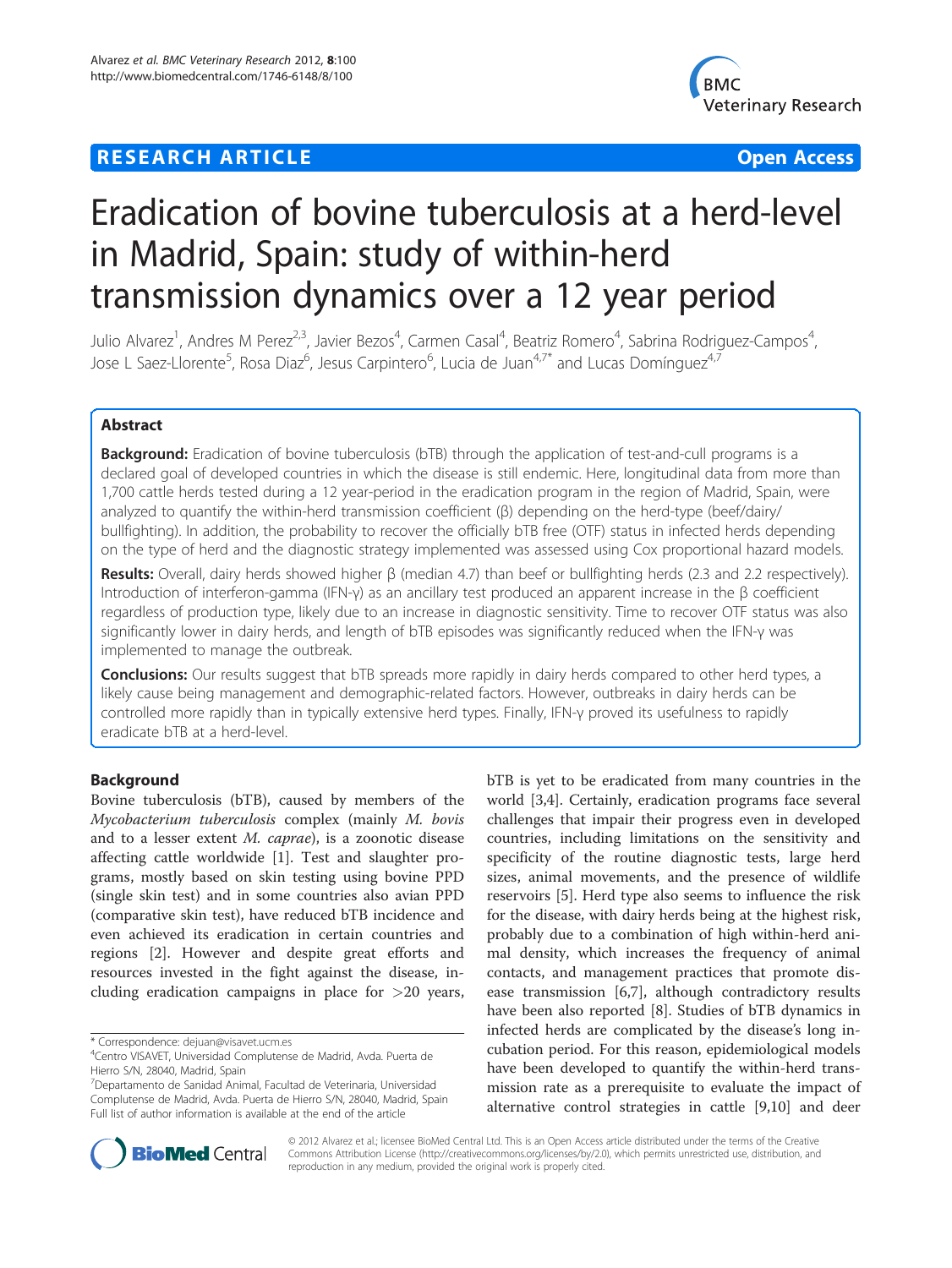<span id="page-1-0"></span>[[11\]](#page-7-0). However, epidemiological studies aimed at assessing the evolution of bTB control programs in a region and considering the impact of control strategies in different herd types have not been published in the peer reviewed literature.

In Spain, herd prevalence has decreased since the implementation of the National Eradication Program from 11.4% in 1986 to 1.65% in 2009 [\[12](#page-7-0)]. However, such improvement has not been homogeneous throughout the country and herd prevalence may be as low as <0.2% and as high as  $>5\%$  depending on the region; for example, bTB herd prevalence in the autonomous community of Madrid (ACM) was 5.54% in 2009 [\[12\]](#page-7-0), being the third largest prevalence recorded in the country. ACM, located in central Spain, currently holds a cattle population of approximately 1,500 herds and 100,000 animals including all productive types present in the country (around 85%, 8% and 7% of beef, dairy and bullfighting herds) of which all are exposed to a variety of epidemiological factors typically observed throughout Spain.

The study here was aimed at assessing the association between herd type and metrics of evolution of the bTB control program in ACM, including time to recover bTB free status and transmission rate, using data collected over  $>10$  years. The influence that use of new diagnostic tests for identification of positive animals has had in such metrics has been also assessed. Results will help to clarify the dynamics for disease transmission in ACM and to estimate the impact of alternative control strategies in one of the regions of Europe in which the disease is yet to be eradicated.

#### Results

#### Study population

Through the twelve-year period (1997–2009) under study, 18,056 herd tests and 990,643 individual tests were performed in 1,734 farms of ACM. Most of the tested herds were beef herds  $(n = 1392, 80.3\%)$ , whereas the remaining herds were categorized as dairy  $(n = 199,$ 11.5%) and bullfighting  $(n = 143$  herds, 8.2%). Median number of tested animals per round was 29, although it varied with the herd type (Table 1).

#### bTB data

At the beginning of the study-period overall herd prevalence in ACM was 27.6%, while in 2009 herd prevalence was 5.54%. There were 515 bTB outbreaks reported in 444 herds, of which 330 (64.07%), 144 (27.96%) and 41 (7.96%) outbreaks were reported in 308 (59.81%), 100 (22.52%) and 36 (8.11%) beef, dairy and bullfighting herds, respectively (Table 1). Median duration of outbreaks was 456 days and the median number of herd tests to obtain OTF status was 2. It is noteworthy that the time to obtain OTF status after an outbreak

Table 1 Data (median and interquartile range or proportion) of the 18,056 herd-tests performed on 1,734 herds included in the tuberculosis eradication campaigns in the Autonomous Community of Madrid in 1997–2009

|                                                        | <b>Beef</b>      | <b>Dairy</b>     | <b>Bullfighting</b> | <b>Total</b>     |
|--------------------------------------------------------|------------------|------------------|---------------------|------------------|
| Study population                                       |                  |                  |                     |                  |
| Number of herds tested per year                        | 971 (844-1030)   | 156 (142-162)    | 75 (60-86)          | 1193 (1068-1262) |
| Number of tests/year                                   | 1065 (975-1142)  | 182 (178-233)    | 85 (67-109)         | 1333 (1232-1435) |
| Number of animals tested/round                         | $25(13-49)$      | $53(23-105)$     | 74 (33-141)         | $29(14-60)$      |
| Days between tests (non-bTB)                           | 355 (217-372)    | 337 (206-376)    | 328 (203-383)       | 351 (215-372)    |
| bTB data                                               |                  |                  |                     |                  |
| % positive herds                                       | 22.2             | 50.3             | 25.2                | 25.6             |
| % recurrently infected herds                           | 6.8              | 34               | 13.9                | 13.5             |
| % of outbreaks in OTF farms                            | 29.7             | 47.2             | 31.7                | 38.8             |
| Number of animals tested/round                         | 40 (19-76)       | 69 (36-131)      | 89 (53-141)         | $25(51-98)$      |
| Number of reactors/positive test                       | $2(1-4)$         | $4.5(2-11)$      | $3(1-7.7)$          | $2(1-6)$         |
| Number of outbreaks                                    | 330              | 144              | 41                  | 515              |
| Number of positive tests/outbreak                      | $1(1-2)$         | $1(1-3)$         | $1(1-2.5)$          | $1(1-2)$         |
| Number of reactors/outbreak                            | $2(1-5)$         | $5(2-18)$        | $4(1-10.5)$         | $3(1-7)$         |
| Number of testing rounds for achievement of OTF status | $2(2-3)$         | $2(2-4)$         | $2(2-3)$            | $2(2-3)$         |
| $\beta$ (test) (median)                                | $2.3(1.5-4.5)$   | $4.7(2.2 - 9.2)$ | $2.2(1.5-4.5)$      | $2.9(1.6-6)$     |
| $\beta$ (skin test) (median)                           | $1.94(1.3-3.1)$  | $4.2$ (2-8.4)    | $2.1(1.2-3.2)$      | $2.4(1.5-4.9)$   |
| $\beta$ (skin test + IFN- $\gamma$ assay) (median)     | $5.7(4.4 - 7.2)$ | $6.4(4.5-10.5)$  | $4.9(2.1-6.7)$      | $5.8(4.4 - 7.5)$ |
| $\beta$ (herd) (median)*                               | $2.3(1.5-3.6)$   | $4.3(2.4-6.3)$   | $2(1.5-3.5)$        | $2.6(1.6-4.3)$   |

\*After removal of outliers.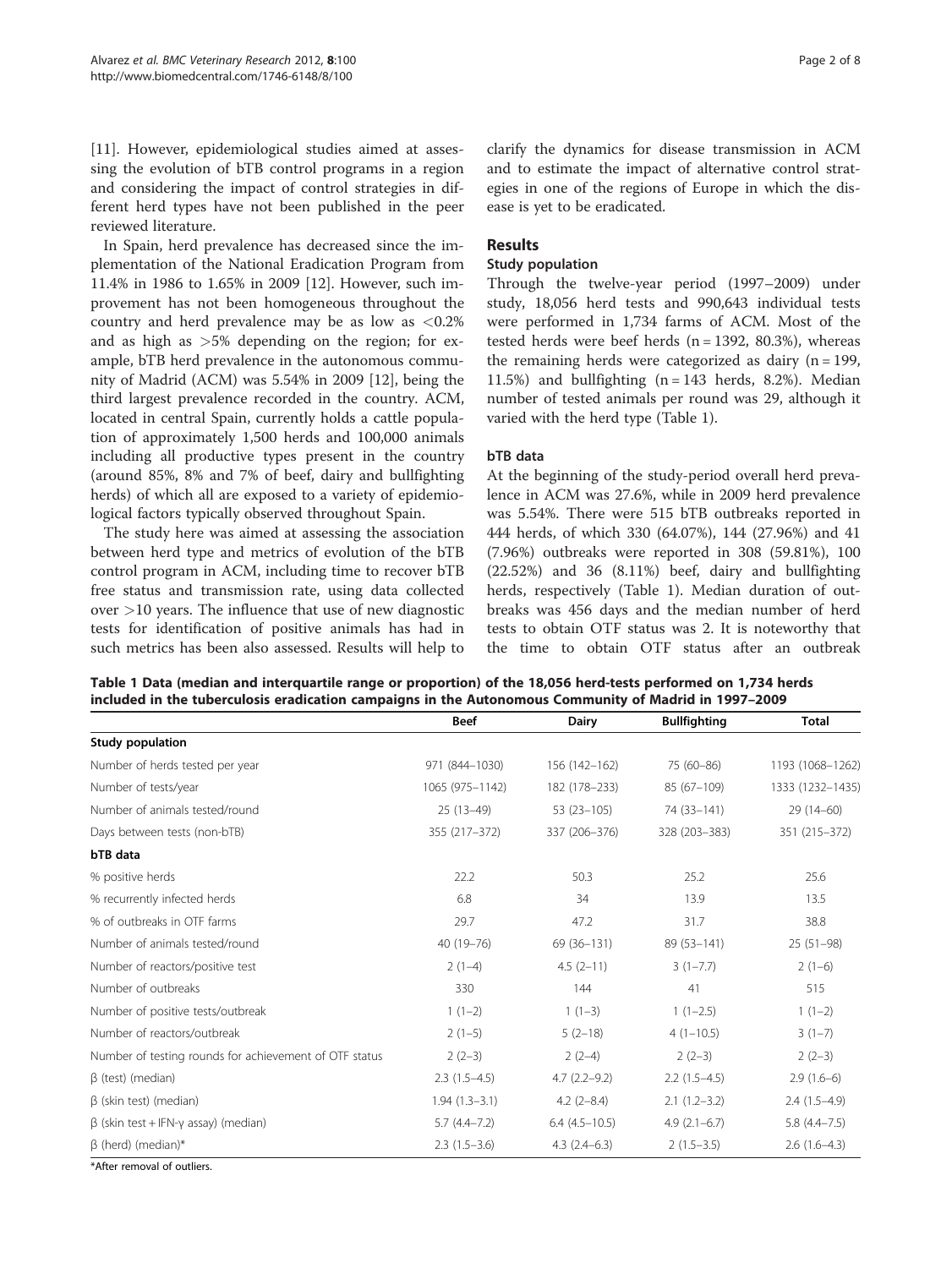depended on the initial status of the farm; in farms that had just been included in the program and thus had never reached OTF status, median time to obtain the OTF was 568 days, whereas median time to recover OTF status in outbreaks that occurred in OTF herds was 344 days. Median number of reactors detected per positive herd test and outbreak was 2 and 3 animals, respectively. Data depending on herd type are detailed in Table [1](#page-1-0).

Proportions of positive herds through the 12-year period, recurrently infected herds, and outbreaks declared in OTF herds were significantly higher ( $p < 0.05$ ) in dairy cattle (50.3%, 34%, and 47.2%, respectively) compared to beef (22.2%, 6.8%, and 29.7%) and bullfighting (25.2%, 13.9% and 31.7%) cattle (Table [1](#page-1-0)).

#### Within-herd transmission indicators/coefficient

Median number of reactors per positive herd-test and outbreak were higher in dairy herds (4.5 and 5, respectively) than in beef (2 and 2, respectively) and bullfighting (3 and 4, respectively) herds. The value of  $\beta_t$  was computed using information from herd-tests in which date of the previous bTB test was available  $(n = 543, 66.8\%).$ At the test level, the impact of the introduction of IFN-γ assay in positive herds yielded a statistically significant (Mann–Whitney,  $p < 0.05$ ) increase in the values of  $\beta_t$ for every herd type compared to those calculated when only the SIT test was performed, although this increase was less evident in dairy herds (Table [1\)](#page-1-0).

The  $\beta_f$  values computed for 17 (13 beef, 3 dairy and 1 bullfighting) of the 298 positive herds in which this parameter could be estimated were identified as outliers and therefore excluded from the analysis. Nevertheless, their inclusion did not affect the results presented here (data not shown). The computed values of  $\beta_f$  fitted lognormal distributions for each herd type (Table 2). Significantly ( $p < 0.001$ ) higher values of  $β<sub>f</sub>$  were observed in dairy herds compared to beef and bullfighting herds, which showed equivalent  $\beta_f$  values (p = 0.47).

#### Survival analysis

Eighteen and 34 out of the 515 outbreaks detected in the period of study were not included in the survival

Table 2 Parameters of Lognormal distribution fitting the intra-herd transmission coefficients estimated at the herd level using data from herds of Madrid in 1997–2009 after exclusion of outliers  $(n = 17)$ 

| Productive<br>type | Number of<br>herds | Mean | Median | Standard<br>deviation |
|--------------------|--------------------|------|--------|-----------------------|
| Beef               | 181                | 2.77 | 2.32   | 1.81                  |
| Dairy              | 74                 | 4.69 | 3.82   | 3.37                  |
| Bullfighting       | 26                 | 2.45 | 211    | 1.37                  |
| Total              | 281                | 3.24 | 259    | 2.40                  |

analysis due to anomalous length values (outliers) or because they were resolved by stamping out respectively. From the remaining 463 outbreaks used for fitting the two univariable Cox proportional hazards models, OTF status had been obtained in 438 (95%) of the affected herds and bTB outbreaks were still ongoing in the remaining 25 (5%) herds at the time of the analysis.

Herd type was significantly associated with time to recover OTF status, with outbreaks in dairy herds showing significantly shorter lengths (median 349 days) compared to beef and bullfighting herds (median 532 and 607, respectively), and an increased probability of resolving the outbreak faster, as indicated by the hazard rates (Figure [1](#page-3-0), Table [3](#page-3-0)).

Outbreaks managed after implementation of IFN-γ assay in infected herds in 2006 had also significantly shorter duration (median duration 307 days) and increased probability of recovery than those declared before 2006 (median 517 days) (Figure [2,](#page-4-0) Table [3](#page-3-0)).

The number of reactors disclosed in the first positive herd test was significantly and inversely associated with the length of the outbreak (hazard ratio 0.98, 95% CI 0.97-0.99) in the multivariable Cox model, whereas hazard ratio for the other two significant variables (herd type and use of IFN-γ assay) did not substantially differ (<15%), compared to the coefficients obtained in the bivariate analyses (data not shown).

Schoenfeld residuals indicated that the assumption of proportional hazards was violated for outbreaks in which time to recover OTF status was shorter than 240 days. Cox models were re-run after elimination of those outbreaks; subsequently, the proportional hazards assumption was met  $(P = 0.3)$  and results of the hazards ratios remain unchanged as indicated by the overlapping 95% CI.

# Discussion

Eradication of bTB at a herd level, which is prerequisite for disease eradication at a region and country level, has been impaired by the chronic nature of the disease that can lead to relatively long periods of "silent infection" in infected animals, especially at low infectious doses [\[8](#page-7-0)]. This feature of the disease, together with limitations in accuracy of the diagnostic techniques, can substantially extend the time needed for declaring a herd bTB free. Several studies have been published dealing with the identification of risk factors at an individual or herd level associated with bTB [[6,7,13-15](#page-7-0)] or with the detection of predictors of future herd breakdowns in bTB free herds [[16\]](#page-7-0), but longitudinal studies aiming at elucidating the disease dynamics in infected herds under a strong eradication pressure such as the one presented here have not been published in the peer reviewed literature. Here, we analyzed data from all cattle herds in ACM included in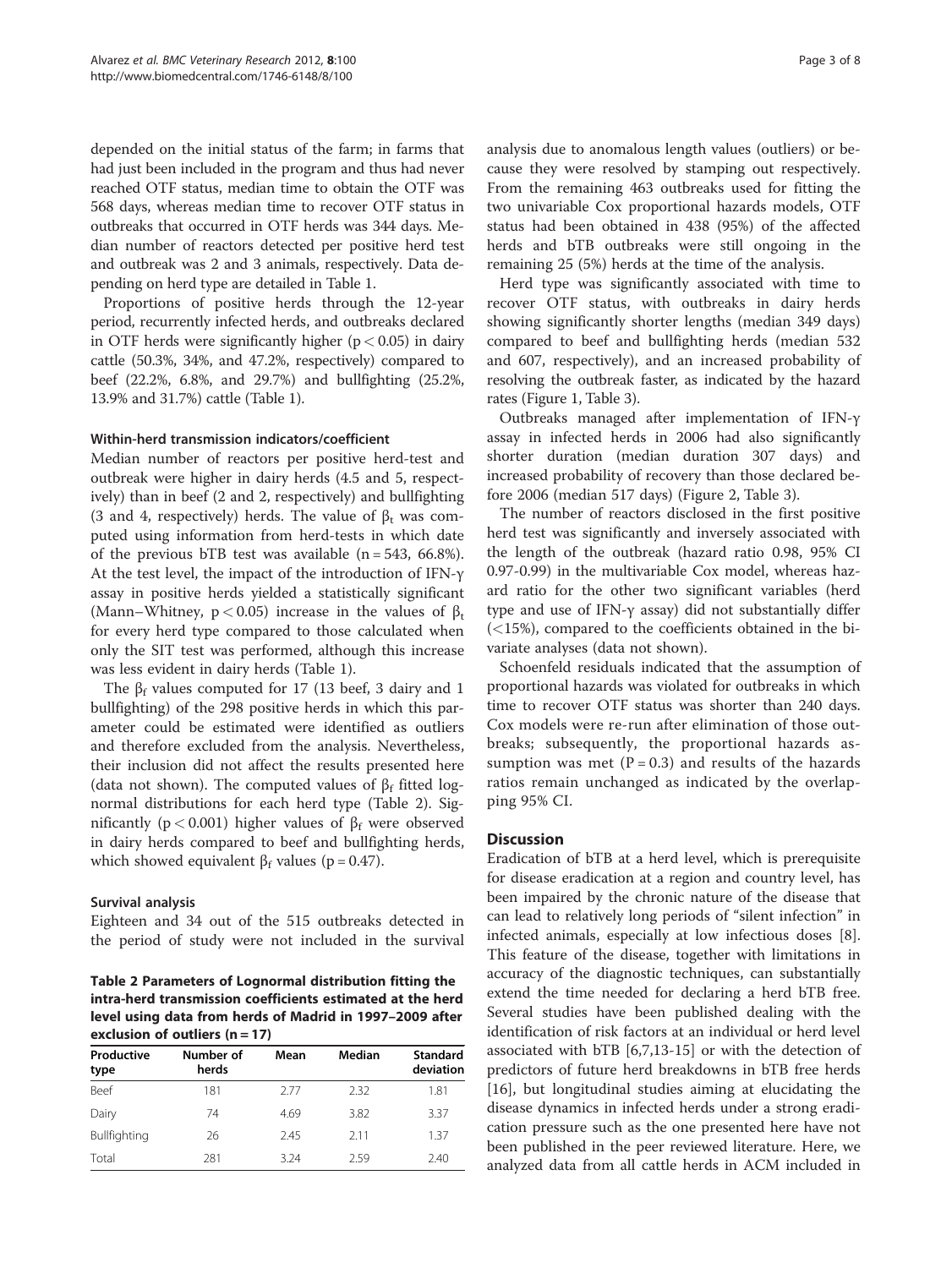<span id="page-3-0"></span>

the Spanish bTB eradication program, therefore providing information on its situation without sampling-biases. ACM was selected for this study due to its high herdprevalence, its relative small size (which allows for including the entire herd population in the analysis) and the presence of most epidemiological situations described in the rest of the country; these include different herd types, presence of wildlife reservoirs, and extensive and intensively managed herds. Thus, results here are likely to be representative of other Spanish regions. Our data suggest that herd type influences the probability of success of the bTB control program in ACM, and perhaps, in other bTB-infected regions of Spain and Europe.

The median value of  $\beta_t$ , estimated here was similar to the values reported in Argentina [\[10\]](#page-7-0), New Zealand [\[9](#page-7-0)] and the Netherlands [\[17\]](#page-7-0), suggesting that, on average,

Table 3 Results of the univariable survival analyses performed on 463 tuberculosis outbreaks declared in 1997–2009 in the Autonomous Community of Madrid after removal of outliers (n = 18) and outbreaks resolved by herd depopulation  $(n = 34)$ 

| <b>Survival Analysis</b> | Number of outbreaks | <b>Resolved outbreaks</b> | Median time for recovery of<br>OTF status (days) (95% CI) | Probability (hazard ratio) (95% CI) | P         |
|--------------------------|---------------------|---------------------------|-----------------------------------------------------------|-------------------------------------|-----------|
| Productive type          |                     |                           |                                                           |                                     |           |
| Beef                     | 300                 | 292                       | 532 (453-610)                                             | <b>NA</b>                           | <b>NA</b> |
| Dairy                    | 131                 | 118                       | 349 (316-393)                                             | 1.46 (1.17-1.81)                    | < 0.001   |
| Bullfighting             | 32                  | 28                        | 607 (385-751)                                             | $0.9(0.61-1.33)$                    | 0.6       |
| Period                   |                     |                           |                                                           |                                     |           |
| Before 2006              | 365                 | 365                       | 517 (453-575)                                             | <b>NA</b>                           | <b>NA</b> |
| Since 2006               | 98                  | 73                        | 307 (259-359)                                             | 2.18 (1.68-2.83)                    | < 0.001   |

NA non-applicable.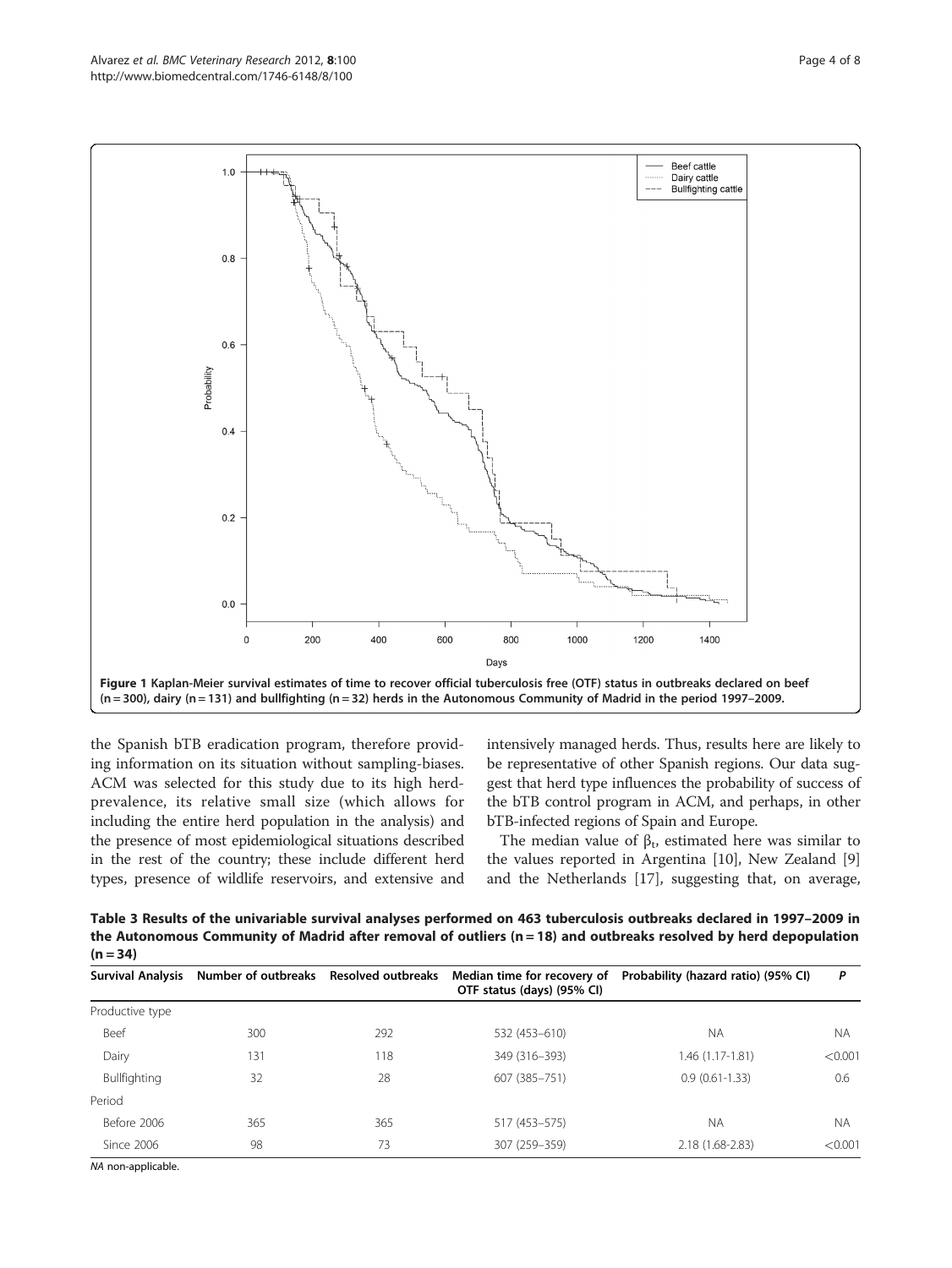<span id="page-4-0"></span>

every infectious animal led to 2–5 infections per year. However, the value of  $\beta_t$  was significantly higher for dairies compared with other herd types. Dairy farms were at higher risk for bTB than beef and bullfighting herds, as indicated by the larger values of  $\beta_t$ , proportion of outbreaks, and proportion of recurrently infected farms observed in dairy herds compared to other herd types. This finding may be related to a combination of factors that favor disease spread in these herds including, for example, high contact rates, high density, and presence of stressors associated with the intensive management of animals, as previously suggested [[6,7\]](#page-7-0). Arguably, some animals may have been culled before becoming positive, which would result in an underestimation of beta (especially in beef herds with a higher replacement rate); however, animals culled prior to detection were, consequently, not considered as sources of infection at the subsequent estimation of beta, which would result in an overestimation of the parameter. In addition, animals from bTB-infected cannot be moved to other herds, therefore decreasing the likeness of removal of infected animals from the herd before detection.

Imperfect sensitivity was also incorporated to estimate the number of true infected animals. Therefore, estimates here would be, on average, accurate. The number of herd tests required to obtain OTF status was not influenced by the herd type; however, the time to achieve OTF status was shorter for dairy herds compared to beef and bullfighting herds, probably as a consequence of a short duration of the between-test period in dairy farms. In addition, the occurrence of occasional individual infections due to contact with infected wildlife could also contribute to extend duration of outbreaks in extensively managed herds (typically beef and bullfighting herds). These results suggest that a possible herd-type effect should be taken into account when measures for bTB eradication are being implemented.

Introduction of the IFN-γ assay for the identification of infected animals in positive herds resulted in an increase on the values of  $β_t$  (Table [1\)](#page-1-0), likely as a consequence of an increase in the sensitivity of the detection, as expected when this technique is used as an ancillary test [[18,19\]](#page-7-0). Consequently, use of the IFN-γ assay also decreased significantly the median time to recover OTF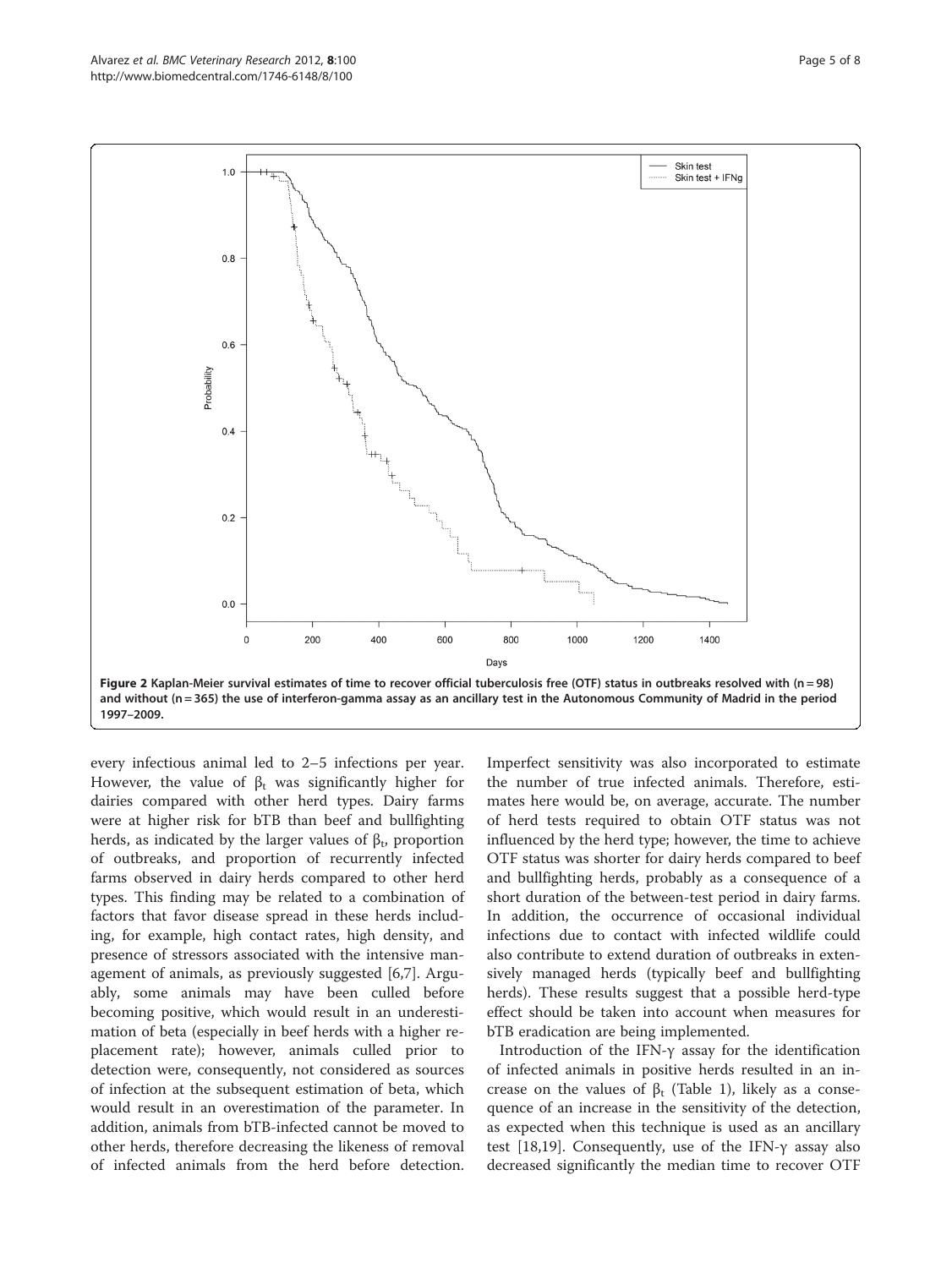status after an outbreak (Table [3\)](#page-3-0). Misclassification of still-infected farms as OTF due to the change in the regulations implemented in 2006 does not seem likely, as only 3 (6%) of the 50 farms that achieved OTF status after 2006 were reinfected by 2010. These findings suggest that incorporation of the IFN-γ was beneficial for the control program in ACM, accelerating bTB eradication at a herd-level.

Interestingly, results of the multivariable model suggest that the larger the number of bTB-positive animals detected at the first herd test, the shorter the time to eradicate the disease from the farm. A large number of positive animals at the first herd test may be interpreted as an indication of low probability of false negative results, thus, decreasing the time of eradication. This finding is consistent with the results obtained by the use of IFN-γ, which most likely increases the sensitivity of the detection.

Outliers were removed from the dataset before the survival analysis (10% outbreaks) and before identifying the theoretical distribution that best fitted the withinherd transmission data (6% herds) because of the uncertainty related to the accuracy of such estimations. There are a number of factors that could lead to unusual lengths of outbreaks and high values of  $\beta_f$  (referred to as outliers) including, for example, recording bias, introduction of infected animals, or participation of wildlife reservoirs in the maintenance and transmission of the disease (whose effect on bTB transmission would be included in the same  $β<sub>f</sub>$  estimate). Still, from the decision making perspective, identification and further investigation of such outliers is of interest, because they may represent farms with particular epidemiological conditions that truly increase the risk for the disease, or, alternatively, misreporting of data related with disease identification. Nevertheless, if outliers were not excluded from the analyses the results obtained did not change significantly as shown by the overlapping 95% CI in all estimates (data not shown).

Arguably, the formulation used here to compute the transmission rate is relatively simple, because certain factors that may affect transmission, such as absence of random contact among susceptible and infected animals, management practices, or the potential role that certain wildlife species may play in disease transmission, were not considered in the formulation. Increasing model complexity would require quantitative knowledge on the value that certain epidemiological factors took in the study population that was not available to the authors including, for example, number and distribution of wildlife species or rate of contact between cattle per herd. Most important, it is uncertain whether inclusion of such information in the model formulation would result in significantly different estimates for the transmission rate compared to those

presented here. In the absence of such information, estimates presented here may be useful approximations of the true value values of the transmission rate of bovine tuberculosis in Spain that allow to compare the estimates between different herd types and other epidemiological factors. This could aid in the evaluation of the impact of control strategies for different production systems. In any case, the methodological approach presented here may help the administration of control programs to identify and further investigate those farms in which unusually high transmission rates suggest the occurrence of an anomaly in the pattern of disease transmission.

# Conclusions

Results presented here show that herd type influenced the likelihood of success of a bTB control program in an infected region of Spain and that use of the IFN-γ contributed to the success of the control program as a complementary tool in infected herds. Estimates and analytical approaches presented here will help in the design, implementation and evaluation of bTB control programs in ACM and other infected regions of Spain.

#### **Methods**

#### Study population

Data from every farm located in ACM and included in the Spanish bTB Eradication Program between 1997 and 2009 (n = 1,734) were analyzed. Recorded information included herd type (beef, dairy, bullfighting), herd size, number of animals tested, and number of positive animals at every round of testing. Management and handling of animals was performed according to Spanish Legislation. No data from experimental research has been included in the study.

TB diagnosis was performed according to specifications provided in the Spanish bTB Eradication Program. Briefly, single intradermal tuberculin (SIT) test was used as the screening technique following European and Spanish legislation (EU Council Directive 64/432/CEE and RD 2611/1996). The SIT test was performed by bovine field practitioners using 0.1 mL (0.1 mg, 25000 CTU) of the official bovine PPD (CZ Veterinaria, Porriño, Spain), whose potency was periodically assessed according to the OIE standards by the Spanish National Reference Laboratory using in-vivo assays, and every >6 weeks old cattle in the herd was tested. For the purpose of the analysis a bTB outbreak was declared in a farm if one or more reactors were disclosed in a herd-test, and ended when the herd obtained the official bTB-free (OTF) status. A recurrently infected herd was defined as a herd in which more than one bTB episode was declared. Although several adjustments were introduced in the eradication program in the 12 year period assessed here (1997–2009), two main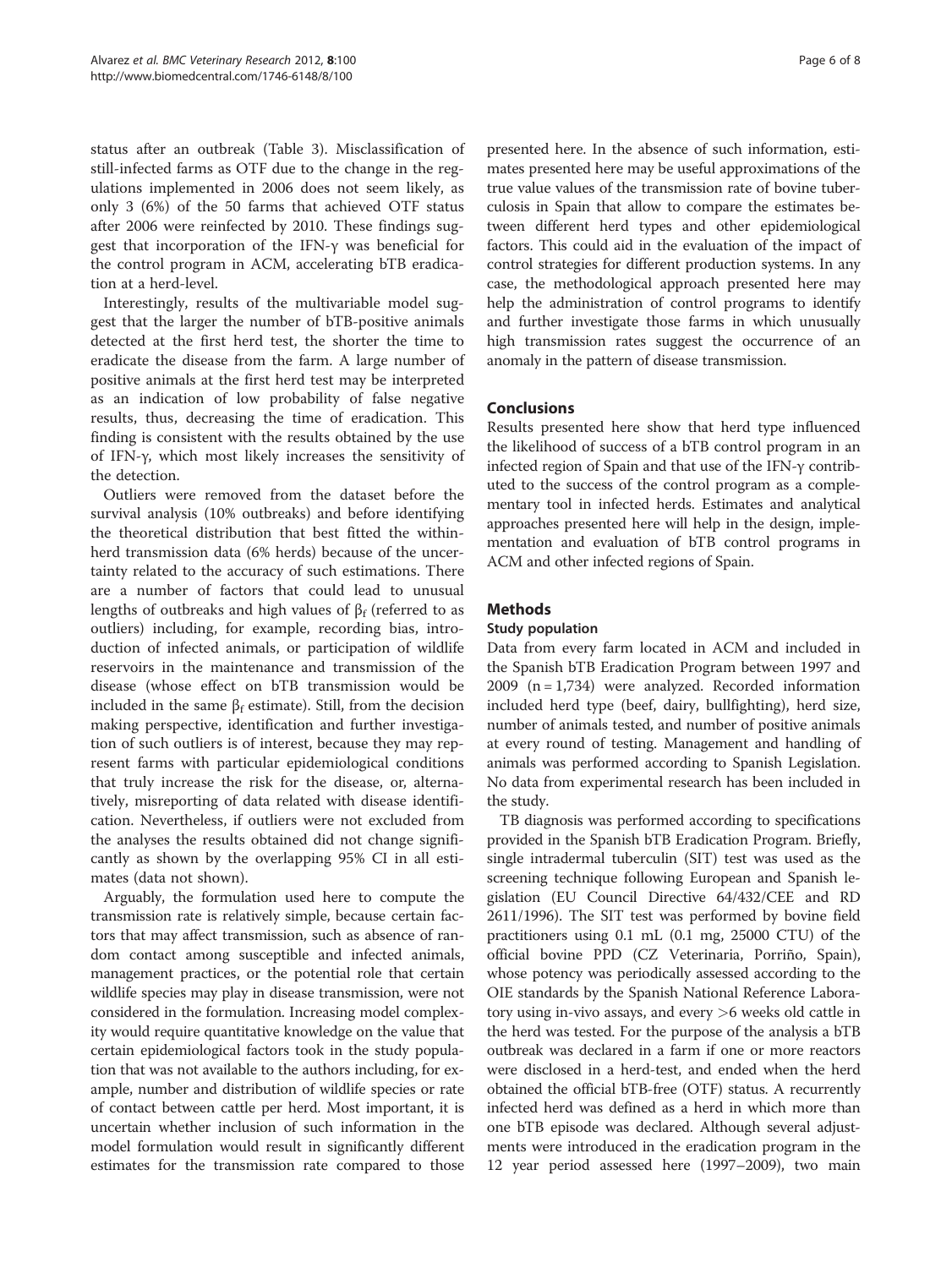stages can be differentiated based on the testing strategy used.

- Before 2006, to obtain OTF status a herd had to undergo two consecutive herd-tests at least 6 months apart in which no reactors were disclosed, and subsequently, be subjected to yearly testing of  $all > 6$  weeks of age animals to maintain the status. To re-gain OTF status in bTB positive herds, the interval between the two consecutive tests was at least 60 days. If reactors were detected in a OTF herd but post-mortem analysis could not confirm the presence of the disease and infection was not suspected based on epidemiological grounds a herd could also recover OTF status after a single negative round-test performed at least 60 days after the removal of the reactors.
- In 2006 the interferon-gamma (IFN-γ) detection assay was introduced as an ancillary test for detection of the maximum number of infected animals in positive herds (in which tuberculosis infection had been confirmed by bacteriology or epidemiological data) to increase the sensitivity of the detection system (as contemplated in the national eradication program for regions of high prevalence as Spain); the test was performed using the same bovine PPD used for skin testing and 0.05 as the cut-off value as described previously [\[18\]](#page-7-0), and  $only > 6$  months old cattle were tested using the IFN-γ. Herds in which SIT and IFN-γ were applied in parallel could re-gain OTF status if no reactors were detected in two consecutive SIT herd-tests and infection could not be confirmed in any positive animals detected by the IFN-γ assay, and infection was not suspected based on epidemiological grounds. In addition, since 2006 OTF herds had to undergo two annual herd-tests with negative results to maintain their status.

# Data analysis

# Transmission coefficient

The transmission coefficient, β, was defined as the average number of animals infected from an infectious individual per unit of time [[20\]](#page-7-0). For the purpose of the analysis all transmission was assumed to be bovine-tobovine. The value of β was computed as the exponential of  $ln(C_t)$  – ln (S<sub>t</sub>I<sub>t</sub>/N), as described elsewhere for bTB [[10\]](#page-7-0), where  $I_t$ , the number of bTB-infectious animals, was estimated as a function of  $C_t$  and  $C_{t+1}$ .  $C_t$  and  $C_{t+1}$ are the number of  $bTB$  cases detected in time and  $t + 1$ , respectively, and  $S_t$  is the number of susceptible (non infected) cattle in time t, and time t and  $t+1$  indicate, respectively, two consecutive herd tests. The values of  $C_t$ and  $C_{t+1}$  were computed considering the number of bTB-positive results and assuming that the sensitivity and the specificity of the diagnostic test ranged from 63.2 to 100% and 75.5 to 99% respectively, with 83.9% and 96.8% as most probable values for each of them [[21\]](#page-7-0). Thus, a Pert distribution was used to model the uncertainty about the true value of the test sensitivity and specificity and the values of  $C_t$  and  $C_{t+1}$  were computed following a stochastic process. Because it is uncertain how many of the bTB-infected animals were infectious and because bTB-positive reactors were immediately removed from the herd,  $I_t$  was assumed to follow a uniform distribution with parameters 1 and  $C_t$ , which represent the extreme scenarios in which only one and every infected animal were infectious, respectively. If over the course of an outbreak there was a herd test with no positive reaction, followed by a herd test with positive results, a value of  $I_t = 1$  was used, i.e., assuming that there was one infected animal in the farm that was not detected by the test. Values of β were computed after 1000 simulations using @RISK 5.5 (Palisade Co, Ithaca, NY, USA). Median β values were estimated for each period between consecutive herd tests  $(\beta_t)$  and for each farm  $(\beta_f)$  when time since the last herd test performed was available. Outliers in the distribution of  $\beta_t$ and  $\beta_f$  per herd type were detected as described below and removed because authors suspect that were associated with information bias. The theoretical distribution that best fitted (P > 0.05) the observed distribution of  $β<sub>f</sub>$ was identified for each herd type using a Chi-square test implemented in the @RISK software. Association between  $\beta_f$  and herd type was explored using a Kruskal-Wallis test, which was implemented in the SPSS software (IBM Inc, Chicago, Il, USA).

# Probability of bTB re-infection and time to recover official bTB-free status

The association between the probability of suffering more than one bTB outbreak and herd type was quantified using a Chi-square test.

Life tables were created to display the probability of OTF recovery by productive type in infected herds. Start of the at-risk period was set by the first positive herdtest in a farm, and test date at which the farm recovered OTF status was used as the failure time. Censoring time was fixed at the last herd-test recorded for those farms in which outbreaks could not be solved.

The association between herd type and time for recovery of OTF status after detection of an outbreak was explored using a Cox proportional hazards model after removal of outbreaks showing anomalous length values, which were identified as outliers if lying more than 1.5\*interquartile range (IQR) from the first or third quartile. Another Cox proportional hazards model was fitted to compare official bTB-free status recovery times